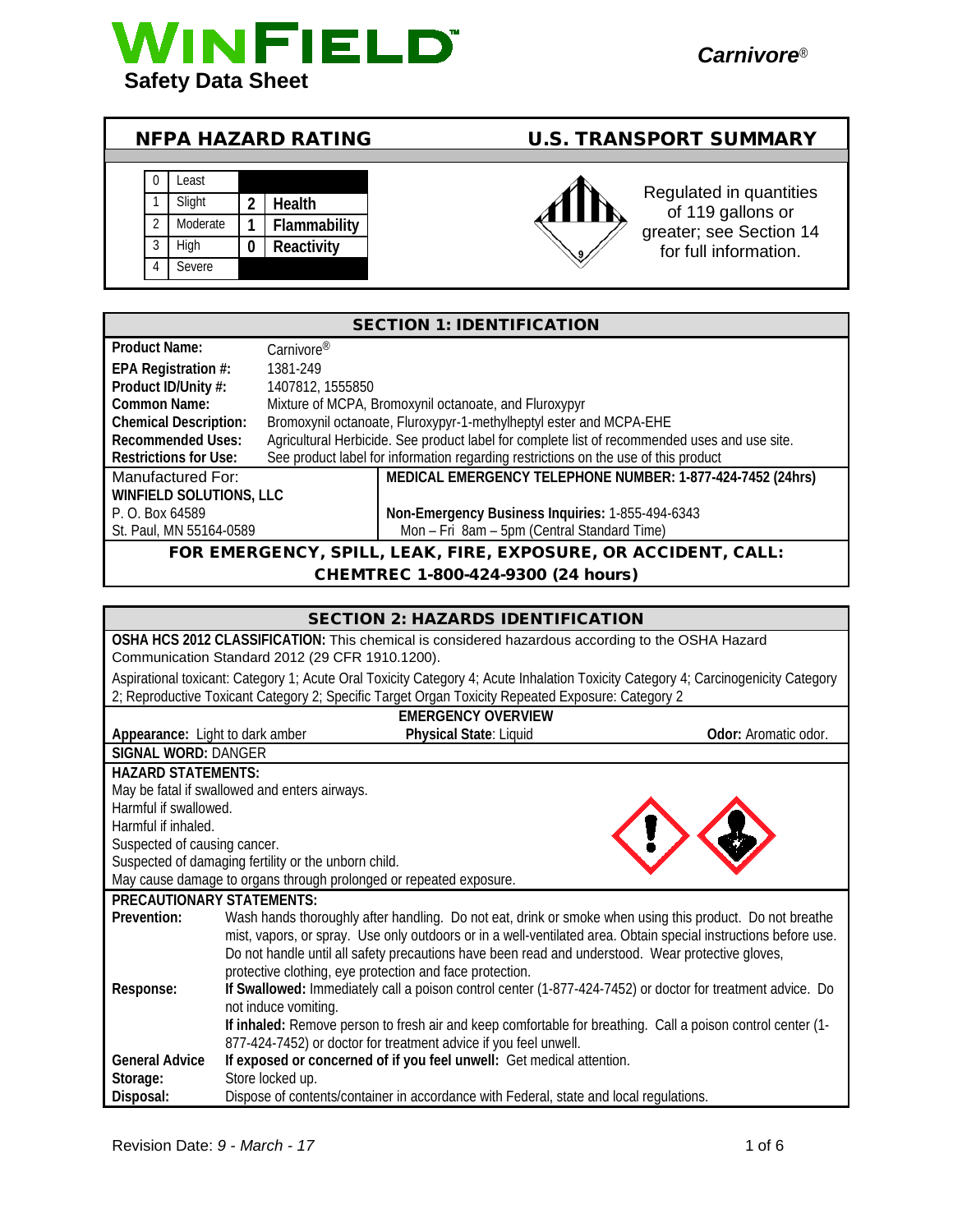|                                                                                                                               |                                                          | <b>Carnivore</b> ® |  |  |  |
|-------------------------------------------------------------------------------------------------------------------------------|----------------------------------------------------------|--------------------|--|--|--|
|                                                                                                                               | <b>SECTION 3: COMPOSITION/INFORMATION ON INGREDIENTS</b> |                    |  |  |  |
| Ingredient                                                                                                                    | $%$ (wt)                                                 | CAS Reg. #         |  |  |  |
| 2-methyl-4-chlorophenoxyacetic acid, isooctyl (2-ethylhexyl) ester                                                            | 27.30                                                    | 29450-45-1         |  |  |  |
| Octanoate acid ester of bromoxynil                                                                                            | 25.48%                                                   | 1689-99-2          |  |  |  |
| Fluroxypyr 1-methylheptyl ester                                                                                               | 10.08%                                                   | 81406-37-3         |  |  |  |
| Solvent naphtha (may contain)                                                                                                 | $28.0 - 32.0\%$                                          | 64742-94-5         |  |  |  |
| 1-Methylnaphthalene                                                                                                           | $<8.0\%$                                                 | $90-12-0$          |  |  |  |
| 2-Methylnaphthalene                                                                                                           | $< 12.0\%$                                               | $91 - 57 - 6$      |  |  |  |
| Naphthalene                                                                                                                   | $&5.0\%$                                                 | $91 - 20 - 3$      |  |  |  |
| *Ingredients not specifically listed are non-hazardous and/or are considered to be confidential business information under 29 |                                                          |                    |  |  |  |
| CFR 1910.1200(i).                                                                                                             |                                                          |                    |  |  |  |
| See Section 8 for exposure limits.                                                                                            |                                                          |                    |  |  |  |

|             | <b>SECTION 4: FIRST AID MEASURES</b>                                                                                                                                                                                  |
|-------------|-----------------------------------------------------------------------------------------------------------------------------------------------------------------------------------------------------------------------|
| Inhalation: | Remove person from contaminated area to fresh air and assist breathing as needed. Seek medical attention<br>immediately.                                                                                              |
| Ingestion:  | Call a poison control center or doctor immediately for treatment advice. DO NOT induce vomiting. Do not<br>give anything by mouth to an unconscious person.                                                           |
| Eyes:       | Flush eyes with clean water for at least 15 minutes. Lift eyelids to facilitate irrigation. If present, remove<br>contact lenses after 5 minutes and continue rinsing. Seek medical attention if irritation persists. |
| Skin:       | Remove contaminated clothing and wash separately before re-using. Flush skin with water and then wash<br>with soap and water. Seek medical attention if irritation persists.                                          |
|             | <b>NOTE TO DUVCICIAN</b> , Contains potroloum distillatos. May cause aspiration proumonia hazard                                                                                                                      |

**'HYSICIAN:** Contains petroleum distillates. May cause aspiration pneumonia hazard.

### SECTION 5: FIRE FIGHTING MEASURES

**Suitable Extinguishing Media:** Recommended for large fires: water spray or foam. Recommended for small fires: dry chemical or carbon dioxide (CO2).

**Unsuitable Extinguishing Media:** Do not use straight streams

**Special Fire Fighting Procedures:** Wear NIOSH/MSHA approved self-contained breathing apparatus and full bunker gear. If water is used to fight fire or cool containers, dike to prevent runoff contamination of municipal sewers or waterways. Dispose of fire control water later. Avoid breathing vapors; keep upwind.

**Hazardous Combustion Products:** May produce gases such as hydrogen chloride, other chlorine compounds, hydrogen bromide gas and oxides of carbon and nitrogen.

**Unusual Fire and Explosion Hazards:** Closed containers may explode from vapor expansion in high heat.

### SECTION 6: ACCIDENTAL RELEASE MEASURES

**Personal Precautions:** Refer to Section 8 for personal protective equipment to be worn during containment and clean-up of a spill involving this product.

**Environmental Precautions:** Keep spilled product from entering sewers or waterways.

**Methods for Containment:** Dike spill with an inert absorbent material such as sand, vermiculite or other appropriate material. Do not use combustible materials such as sawdust. Collect and contain contaminated absorbent and dike material for disposal. **Methods for Clean-up:** Vacuum, scoop, or sweep up material and place in a container for disposal. Do not place spilled material back in original container.

**Other Information:** Spills of this product may require reporting under the Comprehensive Environmental Response, Compensation, and Liability Act (CERCLA). See Section 15 for additional information.

### SECTION 7: HANDLING AND STORAGE

**Handling:** RECOMMENDATIONS ARE FOR MANUFACTURING, COMMERCIAL BLENDING, AND PACKAGING WORKERS. PESTICIDE APPLICATORS AND WORKERS must refer to the pesticide product label and Directions for Use attached to the product for Agricultural Use Requirements in accordance with EPA Worker Protection Standard 40 CFR part 170. Do not get in eyes or on skin or clothing. Do not breathe vapors or spray mist. Ensure adequate ventilation. Immediately clean up spills that occur during handling. Keep containers closed when not in use. Practice good hygiene after using this material, especially before eating, drinking, smoking, using the toilet, or applying cosmetics. Remove clothing/Personal Protective Equipment (PPE) immediately if pesticide gets inside.

*Continued on next page*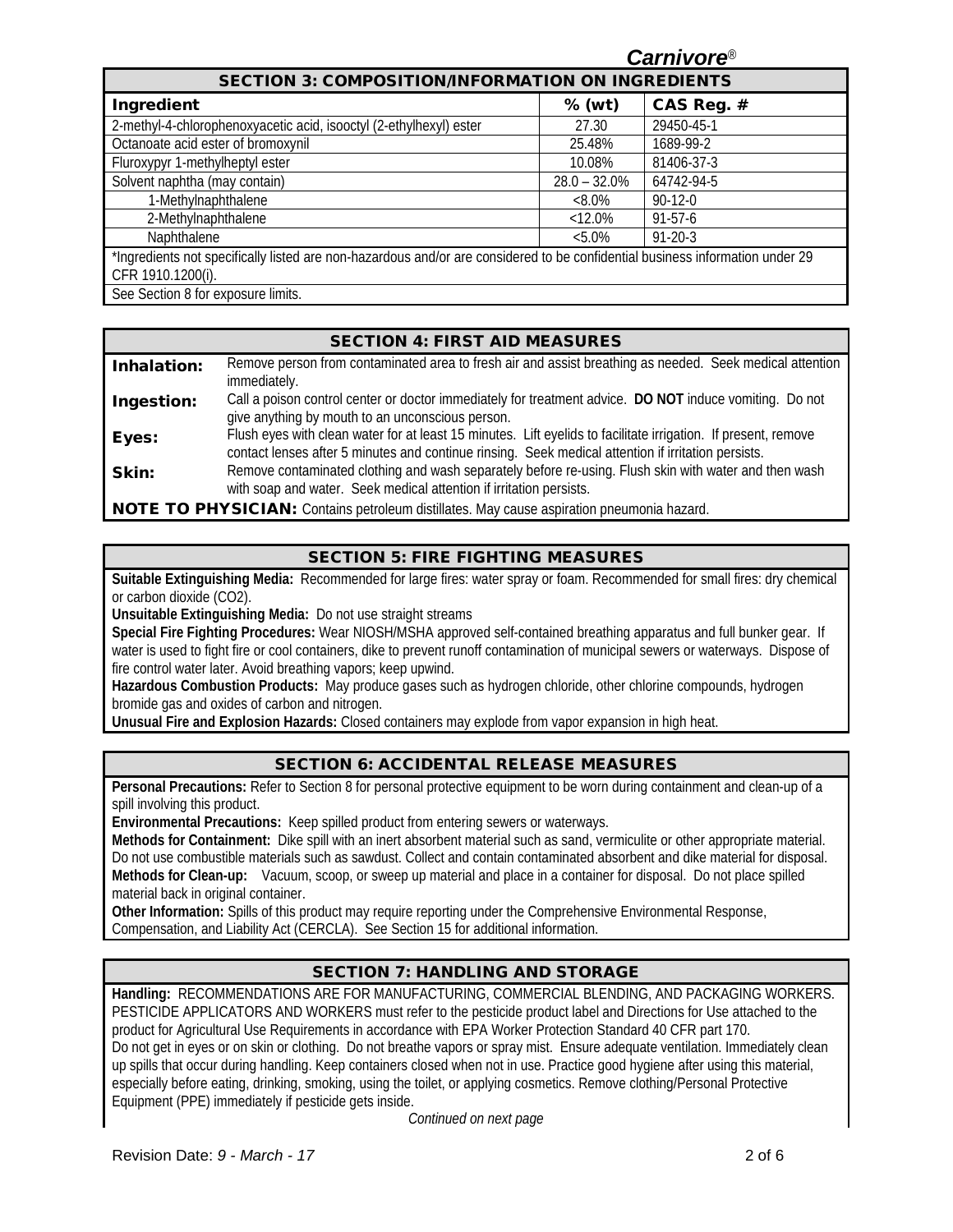# *Carnivore*®

The wash thoroughly and put on clean clothing. Remove PPE immediately after handling this product. Wash the outside of gloves before removing. As soon as possible change into clean clothing.

**Storage:** Store in cool, dry areas away from children, feed and food products and sources of heat. Store in original container with lid tightly closed. Store locked up. Do not store in direct sunlight. **See pesticide product label for additional storage information.**

**Minimum Storage Temperature:** 10°F or warm and agitate before use.

**Other Precautions:** Consult Federal, state and local laws and regulations pertaining to storage.

| <b>SECTION 8: EXPOSURE CONTROLS/PERSONAL PROTECTION</b>                                                                                                                                                                                                                                                |                        |                                  |                                                                             |  |
|--------------------------------------------------------------------------------------------------------------------------------------------------------------------------------------------------------------------------------------------------------------------------------------------------------|------------------------|----------------------------------|-----------------------------------------------------------------------------|--|
| <b>Exposure Guidelines</b>                                                                                                                                                                                                                                                                             |                        |                                  |                                                                             |  |
| Component:                                                                                                                                                                                                                                                                                             | <b>OSHA PEL</b>        | <b>ACGIHTLV</b>                  | <b>NIOSH REL</b>                                                            |  |
| Naphthalene                                                                                                                                                                                                                                                                                            | TWA: 10 ppm (50 mg/m3) | TWA: 10 ppm skin<br>STEL: 15 ppm | TWA: 10 ppm (50 mg/m <sup>3</sup> )<br>STEL: 15 ppm (75 mg/m <sup>3</sup> ) |  |
| 1-methylnaphthalene                                                                                                                                                                                                                                                                                    |                        | TWA: 0.5 ppm skin                |                                                                             |  |
| 2-methylnaphthalene                                                                                                                                                                                                                                                                                    |                        | TWA 0.5 ppm skin                 |                                                                             |  |
| Local Exhaust: Provide general or local exhaust ventilation systems to maintain airborne<br><b>Engineering Controls:</b><br>concentrations below OSHA PELs or other specified exposure limits. Local exhaust ventilation is<br>preferred.                                                              |                        |                                  |                                                                             |  |
| Skin Protection: Wear chemical resistant gloves, footwear (plus socks), aprons and gauntlets to prevent skin exposure. For<br>overhead exposure wear chemical-resistant headgear. An emergency shower or water supply should be readily accessible to<br>the work area.                                |                        |                                  |                                                                             |  |
| Eye Protection: Wear chemical goggles or safety glasses and full-face shield. Contact lenses are not eye protective devices.<br>An emergency eyewash or water supply should be readily accessible to the work area.                                                                                    |                        |                                  |                                                                             |  |
| Respiratory Protection: Not normally required. If vapors or mists exceed acceptable levels or if irritation occurs, wear NIOSH<br>approved air-purifying respirator with cartridges/canisters approved for use against pesticides and organic vapors.                                                  |                        |                                  |                                                                             |  |
| NOTE TO END USERS: PERSONAL PROTECTIVE EQUIPMENT (PPE) AND CLOTHING LISTED IN THIS SECTION IS FOR<br>MANUFACTURING, COMMERCIAL BLENDING AND PACKAGING WORKERS. APPLICATORS AND HANDLERS SHOULD<br>REFER TO THE PESTICIDE PRODUCT LABEL FOR PROPER PERSONAL PROTECTIVE EQUIPMENT (PPE) AND<br>CLOTHING. |                        |                                  |                                                                             |  |

**Work/Hygienic Practices:** Never eat, drink, nor use tobacco in work areas. Practice good hygiene after using this material, especially before eating, drinking, smoking, using the toilet, or applying cosmetics.

#### SECTION 9: PHYSICAL AND CHEMICAL PROPERTIES

| <b>Physical State:</b>      | Liquid                          | Specific Gravity ( $H_2O=1$ ):       | $1.135 \ @ 25°C$ |
|-----------------------------|---------------------------------|--------------------------------------|------------------|
| Vapor Pressure (mm Hg):     | Not determined                  | Density (Ibs/gallon):                | 9.47 lbs/gallon  |
| Vapor Density (Air=1):      | Not determined                  | <b>Melting Point/Freezing Point:</b> | Not determined   |
| Solubility in Water (wt %): | Not determined                  | <b>Boiling Point/Range:</b>          | Not determined   |
| Viscosity:                  | 24.7 centipoise @25°C           | pH (1% dispersion):                  | $3.5 - 4.5$      |
|                             | 13.1 centipoise @ 40°C          | Flash Point:                         | $>230^\circ$ F   |
| Appearance and odor:        | Light to dark amber liquid with |                                      |                  |
|                             | an aromatic odor.               |                                      |                  |

### SECTION 10: STABILITY AND REACTIVITY

**Reactivity:** Do not mix or allow contact with oxidizing agents. Hazardous chemical reaction may occur. **Chemical Stability:** Product is stable at ambient temperature and pressure, under normal storage and handling conditions. **Possibility of Hazardous Reactions:** Hazardous polymerization will not occur. Reaction with oxidizers may cause fire. **Conditions to Avoid:** Avoid excessive heat. Do not store near heat or flame **Incompatible Materials:** Oxidizing agents, bases and acids **Hazardous Decomposition Products:** May produce gases such as hydrogen chloride, other chlorine compounds, hydrogen bromide gas and oxides of carbon and nitrogen.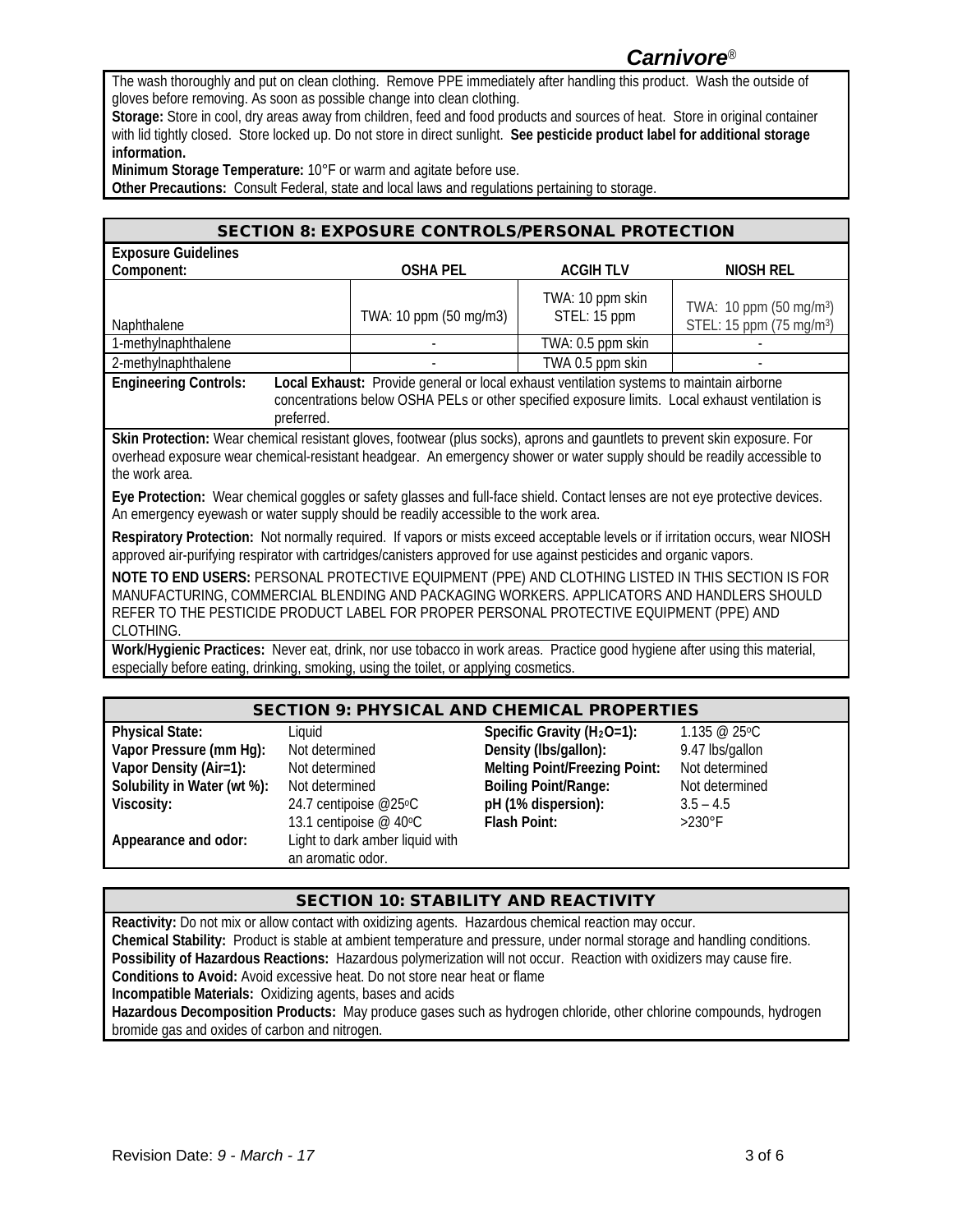*Carnivore*®

| <b>SECTION 11: TOXICOLOGICAL INFORMATION</b> |
|----------------------------------------------|
|----------------------------------------------|

| <b>ACUTE TOXICITY</b><br><b>Acute Oral Effects:</b><br><b>Acute Dermal:</b> | May be harmful if swallowed. The LD <sub>50</sub> in rats is 1,750 mg/kg. The petroleum hydrocarbon<br>component, if aspirated into the respiratory system during ingestion or vomiting may cause mild<br>or severe pulmonary injury possibly progressing to death.                                                                                                                                                                                                                |                |             |                                                                                                                                                                                                   |             |
|-----------------------------------------------------------------------------|------------------------------------------------------------------------------------------------------------------------------------------------------------------------------------------------------------------------------------------------------------------------------------------------------------------------------------------------------------------------------------------------------------------------------------------------------------------------------------|----------------|-------------|---------------------------------------------------------------------------------------------------------------------------------------------------------------------------------------------------|-------------|
| <b>Acute Inhalation Effects:</b>                                            | The LD50 in rats is $> 5,050$ mg/kg.<br>The 4 hour LC <sub>50</sub> in rats is $> 2.08$ mg/L. No mortality occurred at the highest dose tested, and<br>there were no clinical signs of toxicity. Overexposure to petroleum hydrocarbon portion may<br>cause irritation to respiratory tract, headaches, anaesthesia, drowsiness, unconsciousness and<br>other center nervous system effects.                                                                                       |                |             |                                                                                                                                                                                                   |             |
| Skin Irritation:<br><b>Skin Sensitization:</b><br>Eye Irritation:           | May cause slight irritation.<br>Did not cause sensitization in laboratory animals.<br>Minimally irritating in laboratory animals.                                                                                                                                                                                                                                                                                                                                                  |                |             |                                                                                                                                                                                                   |             |
| Percent of product with unknown acute toxicity: 0%                          |                                                                                                                                                                                                                                                                                                                                                                                                                                                                                    |                |             |                                                                                                                                                                                                   |             |
| <b>SUBCHRONIC / CHRONIC TOXICITY</b>                                        |                                                                                                                                                                                                                                                                                                                                                                                                                                                                                    |                |             |                                                                                                                                                                                                   |             |
| Subchronic (Target Organ)<br>Effects:                                       |                                                                                                                                                                                                                                                                                                                                                                                                                                                                                    |                |             | Repeat overexposure to phenoxy herbicides may cause effects to liver, kidneys, blood<br>chemistry, and gross motor function. Rare cases of peripheral nerve damage have been                      |             |
| Carcinogenicity:                                                            | reported, but extensive animal studies have failed to substantiate these observations, even at<br>high doses for prolonged periods. Repeated overexposure to bromoxynil may cause effects to<br>liver, kidneys and central nervous system. Repeated overexposure to fluroxypyrl may cause<br>effects to bone marrow, kidney, liver and respiratory tract.<br>This product contains or may contain substances that are considered to be probable or<br>suspected human carcinogens. |                |             |                                                                                                                                                                                                   |             |
|                                                                             | <b>Chemical Name</b>                                                                                                                                                                                                                                                                                                                                                                                                                                                               | <b>ACGIH</b>   | <b>IARC</b> | <b>NTP</b>                                                                                                                                                                                        | <b>OSHA</b> |
|                                                                             | Naphthalene                                                                                                                                                                                                                                                                                                                                                                                                                                                                        | A <sub>3</sub> | Group 2B    | Reasonably anticipated.                                                                                                                                                                           |             |
|                                                                             | Chlorophenoxy<br>Herbicides (MCPA)                                                                                                                                                                                                                                                                                                                                                                                                                                                 |                | Group 2B    |                                                                                                                                                                                                   |             |
|                                                                             | ACGIH: (American Conference of Governmental Industrial Hygienist)<br>A3-Animal Carcinogen                                                                                                                                                                                                                                                                                                                                                                                          |                |             |                                                                                                                                                                                                   |             |
|                                                                             | IARC: (International Agency for Research on Cancer)<br>Group 2B- Possibly Carcinogenic to Humans                                                                                                                                                                                                                                                                                                                                                                                   |                |             |                                                                                                                                                                                                   |             |
|                                                                             | NTP: (National Toxicity Program)<br>Reasonably anticipated-Reasonably anticipated to be a human carcinogen.                                                                                                                                                                                                                                                                                                                                                                        |                |             |                                                                                                                                                                                                   |             |
|                                                                             | The International Agency for Research on Cancer (IARC) lists chlorophenoxy herbicides as a<br>class 2B carcinogen. However, newer rat and mouse lifetime feeding studies did not show<br>carcinogenic potential for MCPA. The hydrocarbon portion of the formulation may contain<br>naphthalene which is listed by IARC as a class 2B and the U.S National Toxicology Program                                                                                                      |                |             |                                                                                                                                                                                                   |             |
|                                                                             |                                                                                                                                                                                                                                                                                                                                                                                                                                                                                    |                |             |                                                                                                                                                                                                   |             |
| Genotoxicity:                                                               | (NTP) as reasonably anticipated to be a human carcinogen.                                                                                                                                                                                                                                                                                                                                                                                                                          |                |             | There have been some positive and some negative studies, but the weight of evidence is MCPA                                                                                                       |             |
|                                                                             |                                                                                                                                                                                                                                                                                                                                                                                                                                                                                    |                |             | is not mutagenic. There have been some positive and some negative studies but the weight of<br>evidence is that bromoxynil is not mutagenic. Neither in vitro nor in vivo tests on bromoxynil     |             |
|                                                                             |                                                                                                                                                                                                                                                                                                                                                                                                                                                                                    |                |             | octanoate demonstrated mutagenic effects. Animal tests with fluroxypyrl did not demonstrate                                                                                                       |             |
| Reproductive Toxicity:                                                      | mutagenic effects.<br>MCPA studies in laboratory animals have shown testicular effects and lower male fertility.<br>Animal tests with bromoxynil have not demonstrated reproductive effects. In animal studies,                                                                                                                                                                                                                                                                    |                |             |                                                                                                                                                                                                   |             |
|                                                                             | fluroxypyrl has been shown not to interfere with reproduction.                                                                                                                                                                                                                                                                                                                                                                                                                     |                |             |                                                                                                                                                                                                   |             |
| <b>Developmental Toxicity:</b>                                              |                                                                                                                                                                                                                                                                                                                                                                                                                                                                                    |                |             | MCPA studies in laboratory animals have shown decreased fetal body weights and delayed<br>developmental in the offspring at doses toxic to the mother. Based upon the results of rat and          |             |
|                                                                             |                                                                                                                                                                                                                                                                                                                                                                                                                                                                                    |                |             | rabbit teratogenicity studies, bromoxynil is considered to be a developmental toxicant. Women<br>of childbearing age should be particularly careful when handling this product to avoid ingestion |             |
|                                                                             | the fetus only at doses which caused toxic effects in the mother.                                                                                                                                                                                                                                                                                                                                                                                                                  |                |             | and skin contact. Fluroxypyr did not cause birth defects in animals other effects were seen in                                                                                                    |             |

Γ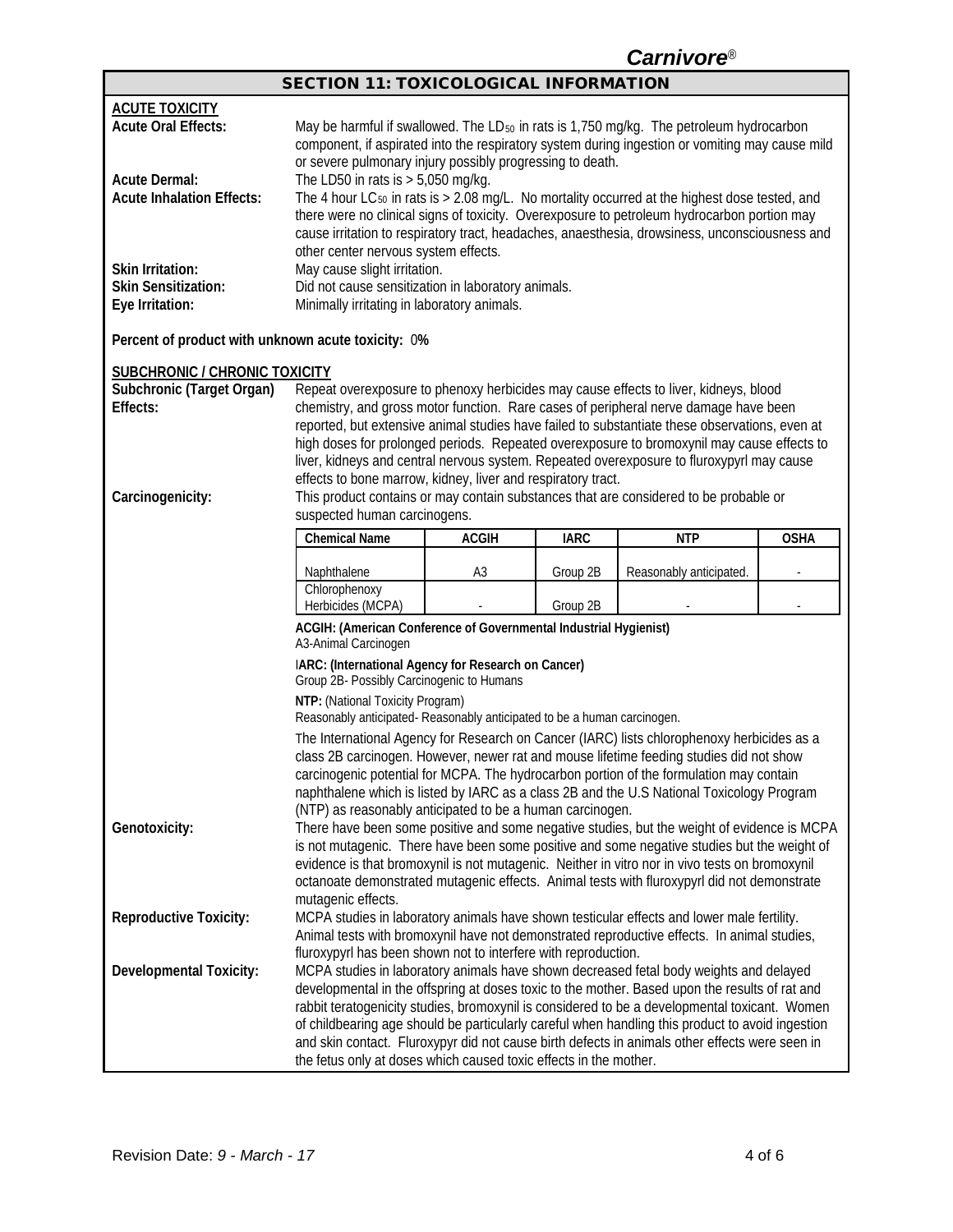# *Carnivore*®

#### SECTION 12: ECOLOGICAL INFORMATION

| <b>FCOTOXICITY DATA:</b> |  |
|--------------------------|--|
| Nata on MDC A 2EHE∙      |  |

48-hour EC50 Daphnia:

| Data on MPCA 2EHE:            |                    |                                  |              |
|-------------------------------|--------------------|----------------------------------|--------------|
| 96-hour LC50 Bluegill:        | $3.9 + 0.7$ mg/L   | Bobwhite Quail Dietary LC50:     | $>5,620$ ppm |
| 96-hour LC50 Rainbow Trout:   | $3.2 \text{ mg/L}$ | Mallard Duck 8-day Dietary LC50: | $>5,620$ ppm |
| 48-hour EC50 Daphnia:         | $0.28$ mg/L        |                                  |              |
|                               |                    |                                  |              |
| Data on Bromoxynil Octanoate: |                    |                                  |              |
| 96-hour LC50 Bluegill:        | $0.53$ mg/L        | Bobwhite Quail Acute Oral LD50:  | $148$ mg/kg  |
| 96-hour LC50 Rainbow Trout:   | $0.1$ mg/L         | Mallard Duck Acute Oral LD50:    | 2,050 mg/kg  |

Data on Fluroxypyr 1-Methylheptyl Ester:

Fluroxypyr 1-Methylheptyl Ester is highly toxic to aquatic invertebrates on an acute basis (LC50 or EC50 is between 0.1 and 1 mg/L). Concentrations for fish were not determined because they exceed water solubility. Fluroxypyr 1-Methylheptyl Ester is highly insoluble in water. Fluroxypyr 1-Methylheptyl Ester is practically non-toxic to birds on an acute and dietary basis (LD50 >2,000 mg/kg and LC50 >5,000 ppm).

#### **ENVIRONMENTAL FATE:**

MCPA 2EHE is rapidly de-esterfied to parent MCPA acid in the environment. In soil, MCPA is microbially degraded with a typical half-life of approximately 10-14 days. Bromoxynil octanoate rapidly degrades to bromoxynil phenol. The typical half-life of bromoxynil phenol ranged from a few days to a few weeks. In laboratory and field studies, Fluroxypyr 1-Methylheptyl Ester rapidly de-esterfield to parent acid in the environment. The typical soil half-life for fluroxypyr (acid and ester) ranged from 1 to 4 weeks. Microbial metabolism is the primary degradation mechanism in soil. The typical aquatic half-life ranged from 4 to 14 days.

### SECTION 13: DISPOSAL CONSIDERATIONS

**Waste:** Dispose of in accordance with applicable Federal, state and local laws and regulations.

0.096 mg/L

**Container:** Triple rinse and recycle the container or dispose of in accordance with Federal, state and local laws and regulations. **See pesticide product label for full instructions on disposal.**

**RCRA Characteristics:** It is the responsibility of the individual disposing of this product to determine the RCRA classification and hazard status of the waste.

|                  | <b>SECTION 14: TRANSPORT INFORMATION</b>                                                                                                                                                                            |
|------------------|---------------------------------------------------------------------------------------------------------------------------------------------------------------------------------------------------------------------|
| DOT:<br>(Ground) | Quantities of less than 119 gallons are not regulated by U.S. DOT as a hazardous material.                                                                                                                          |
|                  | Quantities of 119 gallons to 300 gallons:                                                                                                                                                                           |
|                  | UN3082, Environmentally hazardous substance, liquid, n.o.s., (2-methyl-4-chlorophenoxyacetic acid, Bromoxynil<br>octanoate), 9, PG III, MARINE POLLUTANT, RQ                                                        |
|                  | Quantities greater than 300 gallons:<br>UN3082, Environmentally hazardous substance, liquid, n.o.s., (2-methyl-4-chlorophenoxyacetic acid, Bromoxynil<br>octanoate), (Naphthalene), 9, PG III, MARINE POLLUTANT, RQ |
| IMDG:<br>(Sea)   | Not determined                                                                                                                                                                                                      |
| IATA:<br>(Air)   | Not determined                                                                                                                                                                                                      |
| TDG:<br>(Canada) | Not determined                                                                                                                                                                                                      |

### SECTION 15: REGULATORY INFORMATION

**TSCA Inventory:** This product is exempt from TSCA inventory listing requirements as it is solely for FIFRA regulated use. **SARA Title III Information:**

**Section 302 - Extremely hazardous substances:** None listed **Section 311/312 – Hazard Categories:** Immediate (Acute); Delayed (Chronic)

*Continued on next page*